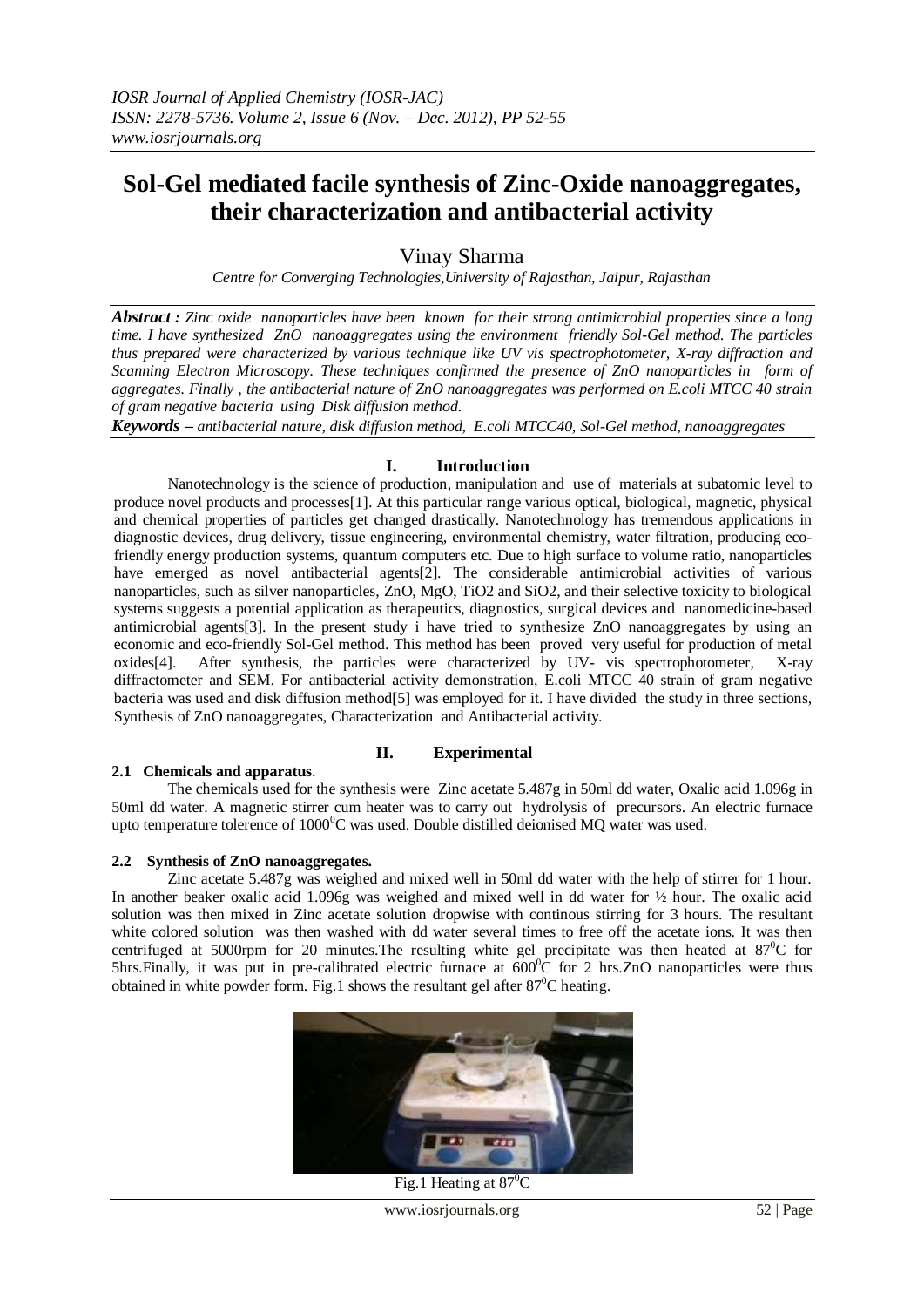## **2.3 Characterization.**

For characterization of above formed ZnO sample three different techniques were used i.e , SHIMAZDU UV-1800 uv vis spectrophotometer, X'PERT POWDER x ray diffractometer and Scanning electron microscope.

#### **2.4 Antibacterial activity.**

Prepared stock of gram negative bacteria E.coli MTCC40 was taken and its inoculum was streaked onto NA plate. By using 10x dilution and streaking, single colony of bacterium was picked up by sterilized inoculating loop.The whole work was performed in laminar flow hood. Pure line culture of E.coli MTCC40 was thus obtained. Briefly Nutrient Agar(NA) medium was used to cultivate bacteria.Fresh overnight cultures of inoculum(100µl) of E.coli bacteria was onto NA plates. Paper disks of 5mm diameter were cut and autoclaved.Some of disks were dipped into standard vancomycin antibiotic(10µg/litre), some into standard erythromycin antibiotic(10µg/litre), some into distilled water and some into nanoparticle solution(containing 50mg/litre ZnO nanoparticles) **.** These disks were placed on the surface of agar using flame sterilized forceps.

### **III. Results And Discussion**

**3.1 Synthesis result** After heating at  $600^{\circ}$ C, the resultant is obtained in white powder form. It is shown in Fig.2.



Fig.2. ZnO nanoaggregates

### **3.2 Characterization results**

Fig.3. shows the UV vis absorption spectra of thus obtained ZnO nanoaggregates. A typical exciton peak at 368nm is observed in the absorption spectrum. By comparing the result with standard UV absorption of bulk ZnO (at 380nm), it is evident that absorption peak shifts towards lower wavelength i.e. blue shift. This shift in the absorption edge is due to quantum size effect [6].



Fig.3. UV vis absorption spectrum of ZnO nanoaggregates.

 Fig.4. shows the XRD pattern of ZnO nanoaggregates. The source of radiation was CuKα with  $\lambda$ =1.54A<sup>0</sup>.All the diffraction data are in good aggreement with JCPDS files no.36-1451. However, in my results the XRD peaks are narrow showing that the particle size is more. This could be due to self aggregation of ZnO particles. The sharpness of peaks are showing that particles have good crystallinity.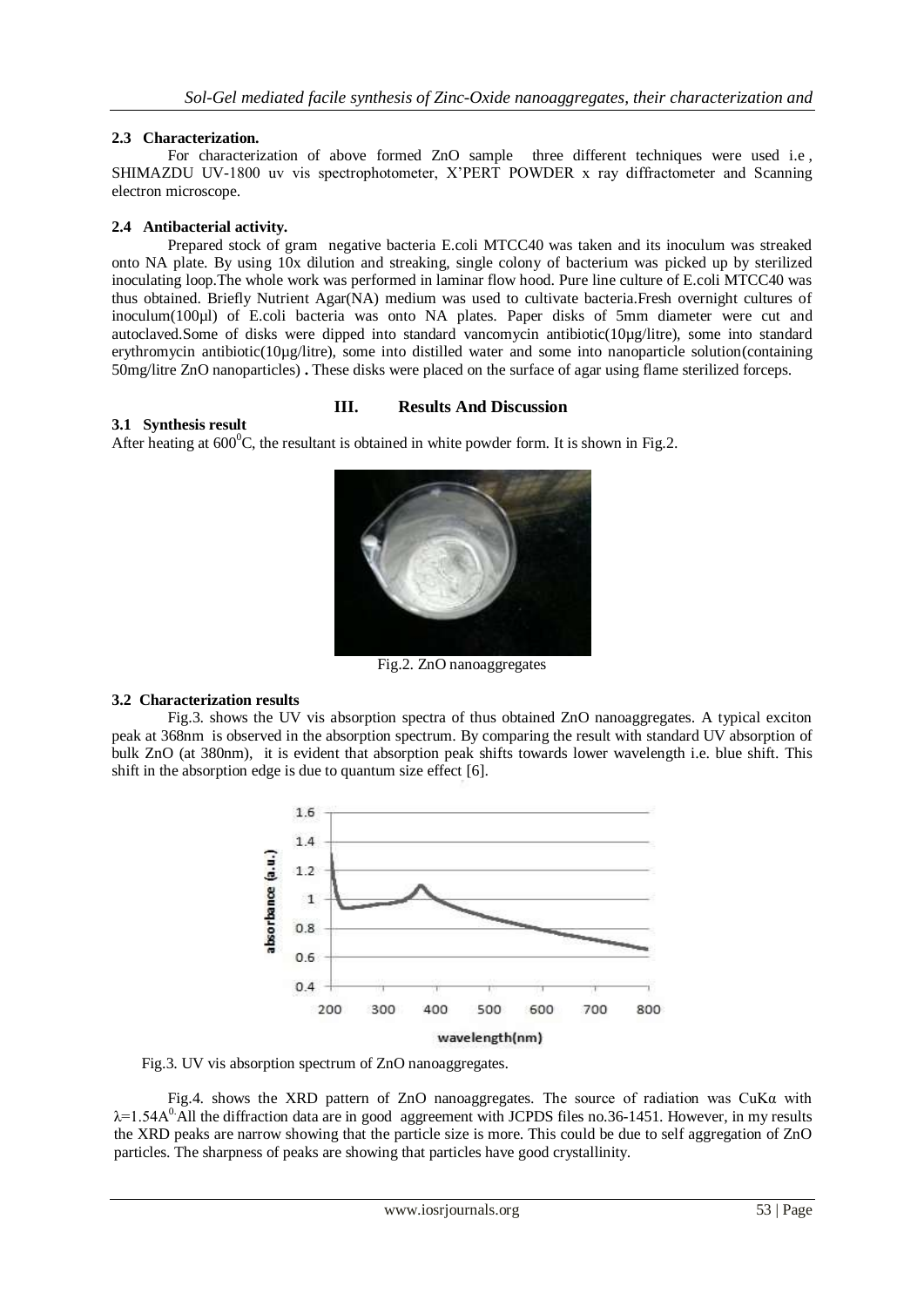

Fig.4 XRD pattern of ZnO nanoaggregates.

Fig.5 shows the Scanning Electron Microscope (SEM) image of as prepared sample. This SEM image clearly shows that the particles have been aggregated with dimension of each aggregate being  $\sim 2 \mu m$ .It thus justifies that ZnO nanoaggregates have been formed.



Fig.5 SEM image of ZnO nanoaggregates.

### **3.3 Antibacterial activity results**

Fig.6 shows the antibacterial activity result of ZnO nanoaggregates. It is clearly visible that the zone of inhibition is highest for ZnO nanoaggregates indicated by(1). For erythromycin zone of inhibition indicated by(2), is lesser than ZnO nanoaggregates. (3) and (4) represents the activity of vancomycin and dd water respectively. Therefore, with gram negative E.coli MTCC40 strain, ZnO nanoaggregates were found to be the most effective, followed by erythromycin and vancomycin respectively.



Fig.6 Antibacterial activity : (1) ZnO nanoaggregates > (2) Erytromycin > ( 3)Vancomycin > ( 4) dd Water